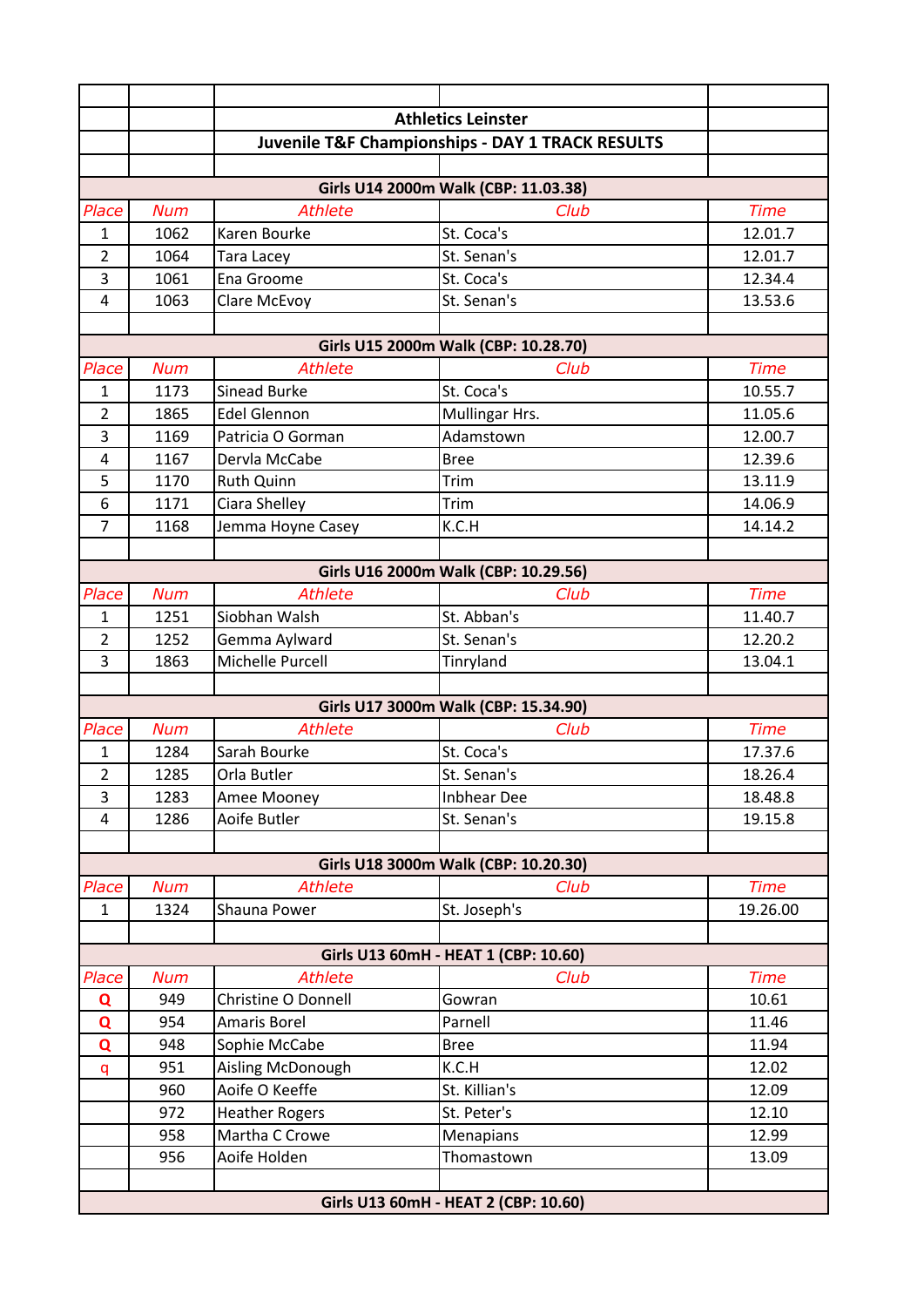| Place          | <b>Num</b> | <b>Athlete</b>          | Club                                 | <b>Time</b> |
|----------------|------------|-------------------------|--------------------------------------|-------------|
| Q              | 959        | Aideen Kane             | St. Killian's                        | 10.41 (CBP) |
| $\mathbf Q$    | 964        | Niamh Kelly             | Boyne                                | 10.61       |
| Q              | 1389       | Clara Kennedy           | St. Joseph's                         | 10.97       |
| $\mathsf{q}$   | 961        | Lauryn Kealy            | <b>S.L.O.T</b>                       | 11.42       |
|                | 952        | Aoibhe O Shea           | K.C.H                                | 12.67       |
|                | 963        | Eva Hoey                | <b>Blackrock</b>                     | 12.70       |
|                | 953        | Anna Robinson           | K.C.H                                | 13.36       |
|                | 957        | Ailis O Shea            | Thomastown                           | 13.62       |
|                |            |                         |                                      |             |
|                |            |                         | Girls U13 60mH - FINAL (CBP: 10.60)  |             |
| Place          | <b>Num</b> | <b>Athlete</b>          | Club                                 | <b>Time</b> |
| $\mathbf{1}$   | 949        | Christine O Donnell     | Gowran                               | 10.38 (CBP) |
| $\overline{2}$ | 959        | Aideen Kane             | St. Killian's                        | 10.42 (CBP) |
| 3              | 964        | Niamh Kelly             | Boyne                                | 10.56 (CBP) |
| 4              | 954        | Amaris Borel            | Parnell                              | 11.12       |
| 5              | 1389       | Clara Kennedy           | St. Joseph's                         | 11.18       |
| 6              | 948        | Sophie McCabe           | <b>Bree</b>                          | 11.83       |
| $\overline{7}$ | 961        | Lauryn Kealy            | S.L.O.T                              | 11.86       |
| 8              | 951        | Aisling McDonough       | K.C.H                                | 12.28       |
|                |            |                         |                                      |             |
|                |            |                         | Girls U14 75mH - HEAT 1 (CBP: 12.20) |             |
| Place          | <b>Num</b> | <b>Athlete</b>          | Club                                 | <b>Time</b> |
| Q              | 1051       | Aoife Fanning           | <b>Bree</b>                          | 13.06       |
| $\mathbf Q$    | 1037       | <b>Annabelle Morris</b> | <b>Blackrock</b>                     | 13.53       |
| $\mathbf Q$    | 1050       | Michelle Keegan         | Tullamore Hrs.                       | 15.38       |
|                | 1058       | <b>Elizabeth Clarke</b> | Na Fianna                            | 16.46       |
|                | 1044       | Laura Heneghan          | Na Fianna                            | 16.97       |
|                | 1057       | Karen Byrne             | Dunleer                              | 17.41       |
|                |            |                         |                                      |             |
|                |            |                         | Girls U14 75mH - HEAT 2 (CBP: 12.20) |             |
| Place          | <b>Num</b> | <b>Athlete</b>          | Club                                 | <b>Time</b> |
| Q              | 1052       | Rebecca Kennedy         | Gowran                               | 12.82       |
| $\mathbf Q$    | 1994       | Kirsten Dooley          | Suncroft                             | 13.61       |
| Q              | 1054       | Kelsey Warburton        | St. Abban's                          | 14.20       |
| q              | 1043       | Ciara Heneghan          | Na Fianna                            | 15.30       |
| q              | 1056       | Sarah Armstrong         | Bohermeen                            | 15.55       |
|                | 1055       | Aoife Cunningham        | <b>Blackrock</b>                     | 16.09       |
|                |            |                         | Girls U14 75mH - FINAL (CBP: 12.20)  |             |
| Place          | <b>Num</b> | <b>Athlete</b>          | Club                                 | <b>Time</b> |
| $\mathbf{1}$   | 1052       | Rebecca Kennedy         | Gowran                               | 12.83       |
| $\overline{2}$ | 1051       | Aoife Fanning           | <b>Bree</b>                          | 12.87       |
| 3              | 1037       | Annabelle Morris        | <b>Blackrock</b>                     | 13.30       |
| 4              | 1994       | Kirsten Dooley          | Suncroft                             | 13.92       |
| 5              | 1054       | Kelsey Warburton        | St. Abban's                          | 14.20       |
| 6              | 1043       | Ciara Heneghan          | Na Fianna                            | 15.25       |
| 7              | 1050       | Michelle Keegan         | Tullamore Hrs.                       | 15.42       |
| 8              | 1056       | Sarah Armstrong         | Bohermeen                            | 15.45       |
|                |            |                         |                                      |             |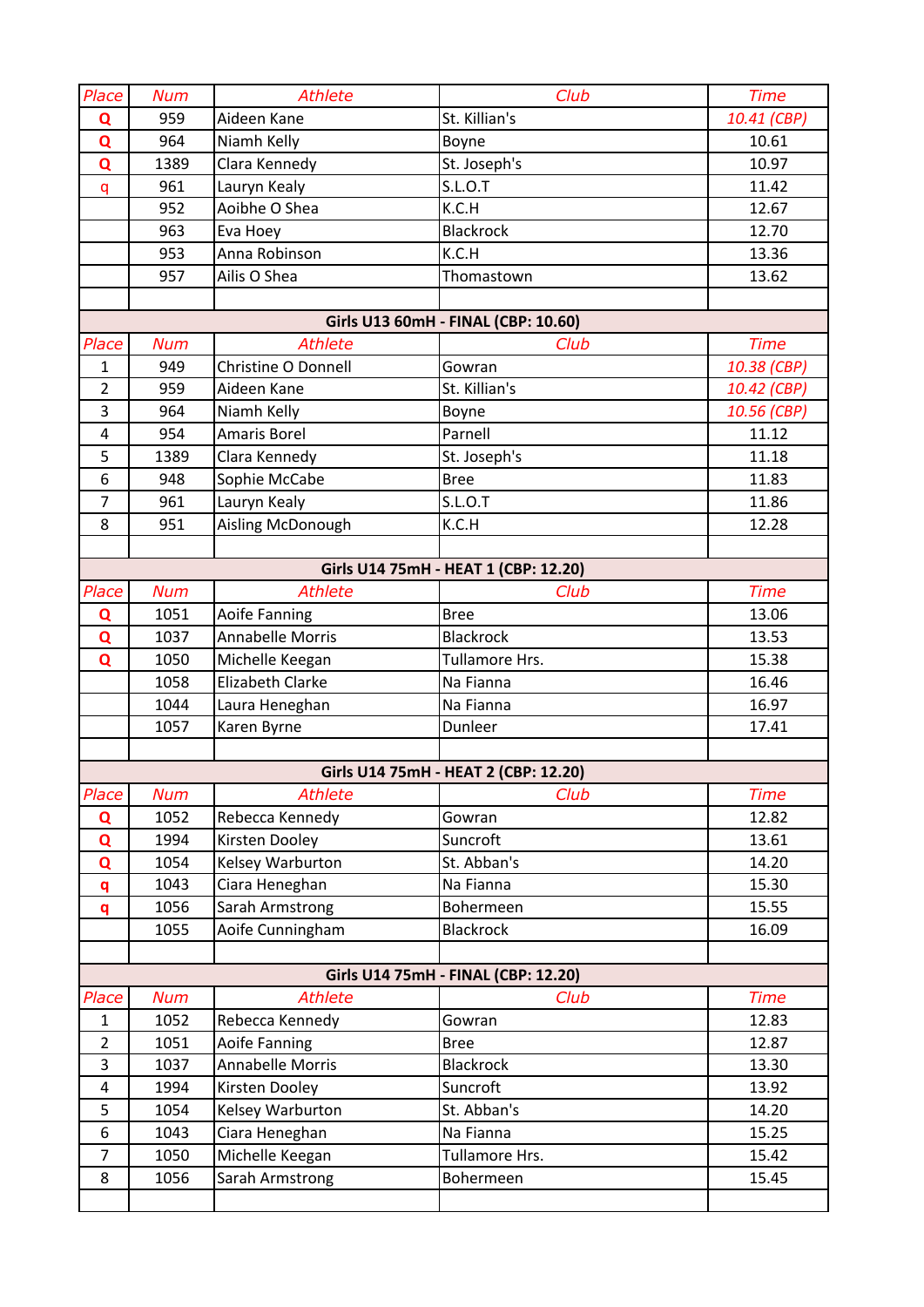|                |            |                         | Girls U15 80mH - HEAT 1 (CBP: 12.40) |             |
|----------------|------------|-------------------------|--------------------------------------|-------------|
| Place          | <b>Num</b> | <b>Athlete</b>          | Club                                 | <b>Time</b> |
| Q              | 1132       | <b>Aisling Moore</b>    | Greystones                           | 14.80       |
| Q              | 1127       | Lisa O Toole            | <b>Ballon Rathoe</b>                 | 15.54       |
| Q              | 1131       | Victoria Harris         | Mullingar Hrs.                       | 16.20       |
| q              | 1124       | <b>Emily Bowe</b>       | St. Andrew's                         | 17.28       |
|                | 1118       | Laura Smyth             | Celbridge                            | 17.29       |
|                |            |                         |                                      |             |
|                |            |                         | Girls U15 80mH - HEAT 2 (CBP: 12.40) |             |
| Place          | <b>Num</b> | <b>Athlete</b>          | Club                                 | <b>Time</b> |
| Q              | 1116       | Christine Campion       | Celbridge                            | 12.95       |
| Q              | 1123       | <b>Shannen Dawkins</b>  | Horeswood                            | 13.10       |
| $\overline{Q}$ | 1119       | <b>Catriona Carroll</b> | Bree                                 | 15.33       |
| $\mathbf{q}$   | 1128       | Nikita Gannon           | Edenderry                            | 15.53       |
|                | 1130       | Eimear O Connor         | Glenmore                             | 17.82       |
|                |            |                         |                                      |             |
|                |            |                         | Girls U15 80mH - FINAL (CBP: 12.40)  |             |
| Place          | <b>Num</b> | <b>Athlete</b>          | Club                                 | <b>Time</b> |
| $\mathbf{1}$   | 1116       | Christine Campion       | Celbridge                            | 12.48       |
| $\overline{2}$ | 1123       | <b>Shannen Dawkins</b>  | Horeswood                            | 12.55       |
| 3              | 1119       | Catriona Carroll        | <b>Bree</b>                          | 14.50       |
| 4              | 1132       | <b>Aisling Moore</b>    | Greystones                           | 14.58       |
| 5              | 1128       | Nikita Gannon           | Edenderry                            | 15.24       |
| 6              | 1131       | Victoria Harris         | Mullingar Hrs.                       | 15.44       |
| $\overline{7}$ | 1127       | Lisa O Toole            | <b>Ballon Rathoe</b>                 | 15.51       |
|                |            |                         |                                      |             |
|                |            |                         | Girls U16 80mH - FINAL (CBP: 12.20)  |             |
| Place          | <b>Num</b> | <b>Athlete</b>          | Club                                 | <b>Time</b> |
| $\mathbf{1}$   | 1205       | Lynda Earls             | <b>Inbhear Dee</b>                   | 13.31       |
| $\overline{2}$ | 1224       | Sinead McDonagh         | K.C.H                                | 13.84       |
| 3              | 1223       | Niamh Fussey            | St. Peter's                          | 13.94       |
| 4              | 1221       | Vivian Fleischer        | Celbridge                            | 14.07       |
| 5              | 1222       | Niamh Reynolds          | Cushinstown                          | 14.35       |
| 6              | 1225       | <b>Chloe Morrissey</b>  | Menapians                            | 17.75       |
|                |            |                         |                                      |             |
|                |            |                         | Girls U17 100mH - FINAL (CBP: 15.00) |             |
| Place          | <b>Num</b> | <b>Athlete</b>          | Club                                 | <b>Time</b> |
| $\mathbf{1}$   | 1316       | Clare Murphy            | <b>S.L.O.T</b>                       | 15.58       |
| $\overline{2}$ | 1264       | Amy Flanagan            | <b>Bree</b>                          | 17.08       |
|                |            |                         |                                      |             |
|                |            |                         | Girls U18 100mH - FINAL (CBP: 14.90) |             |
| Place          | <b>Num</b> | <b>Athlete</b>          | Club                                 | <b>Time</b> |
| $\mathbf{1}$   | 1329       | Caoimhe Basquille       | Greystones                           | 16.09       |
| $\overline{2}$ | 1325       | Sinead Lawlor           | Celbridge                            | 16.13       |
| 3              | 1327       | Aideen Brophy           | <b>S.L.O.T</b>                       | 16.27       |
| 4              | 1326       | Laura Langton           | K.C.H                                | 17.87       |
|                |            |                         |                                      |             |
|                |            |                         | Girls U19 100mH - FINAL (CBP: 15.36) |             |
| Place          | <b>Num</b> | <b>Athlete</b>          | Club                                 | <b>Time</b> |
| $\mathbf{1}$   | 1354       | Laura Boylan            | Greystones                           | 17.18       |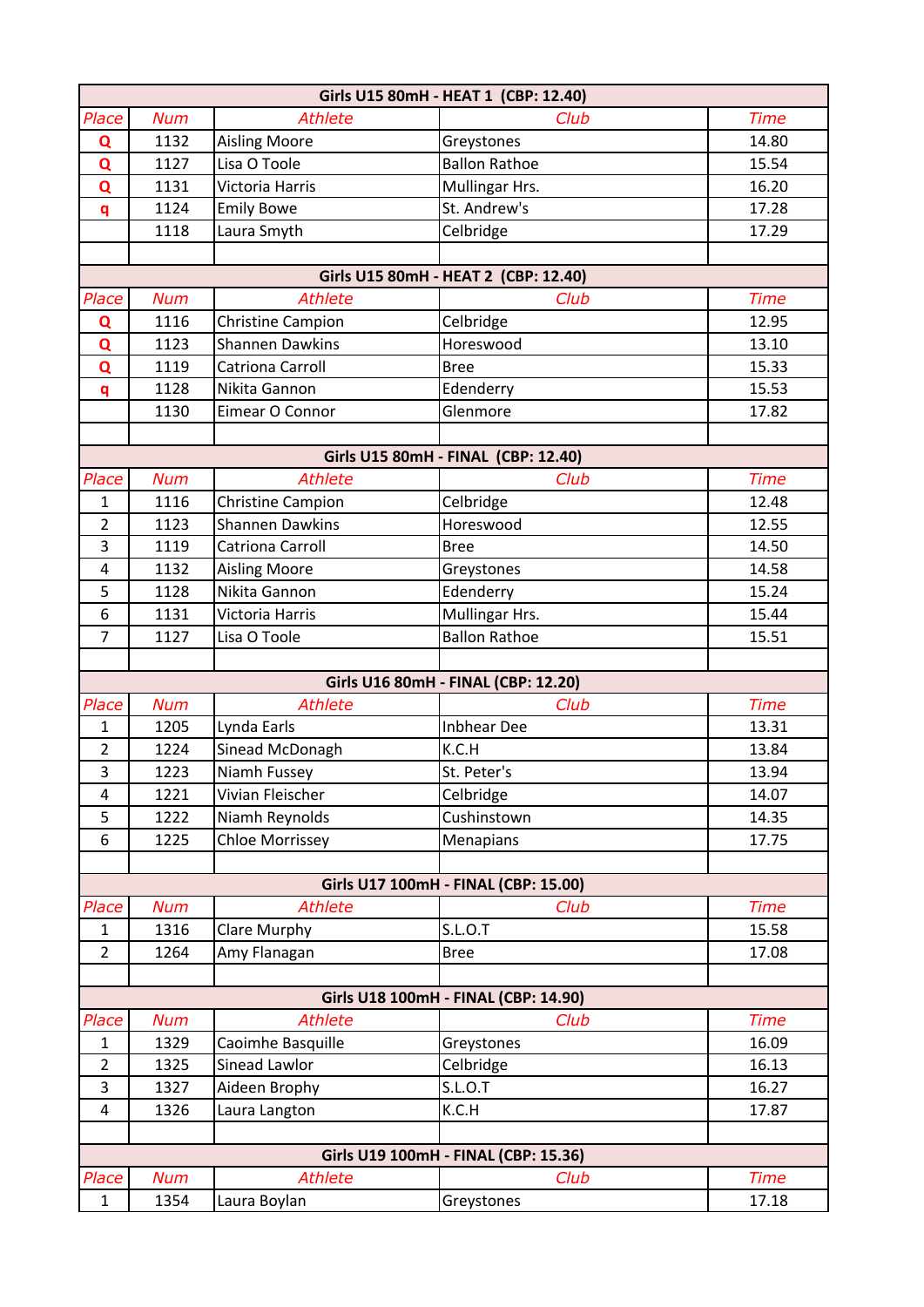|                |            |                       | Girls U18 3000m (CBP: 10.20.30)      |             |
|----------------|------------|-----------------------|--------------------------------------|-------------|
| Place          | <b>Num</b> | <b>Athlete</b>        | Club                                 | <b>Time</b> |
| 1              | 1339       | Mary Campbell         | North Laois                          | 12.30.35    |
| $\overline{2}$ | 1324       | Shauna Power          | St. Joseph's                         | 15.06.05    |
|                |            |                       |                                      |             |
|                |            |                       | Girls U19 3000m (CBP: 10.24.00)      |             |
| Place          | <b>Num</b> | <b>Athlete</b>        | Club                                 | <b>Time</b> |
| 1              | 1370       | Niamh Kearney         | Greystones                           | 11.20.72    |
| $\overline{2}$ | 1369       | <b>Ellie Hartnett</b> | Greystones                           | 11.26.43    |
| 3              | 1367       | Aoife O Connor        | Thomastown                           | 12.58.92    |
|                |            |                       |                                      |             |
|                |            |                       | Girls U17 300m - FINAL (CBP: 40.72)  |             |
| Place          | <b>Num</b> | <b>Athlete</b>        | Club                                 | <b>Time</b> |
| $\mathbf{1}$   | 1280       | <b>Nessa Millet</b>   | St. Abban's                          | 42.20       |
| $\overline{2}$ | 1985       | Karen Dunne           | Bohermeen                            | 43.40       |
| 3              | 1272       | Shauna Grey           | Glenmore                             | 43.70       |
| $\overline{4}$ | 1282       | Ciera Callanan        | <b>S.L.O.T</b>                       | 44.40       |
| 5              | 1278       | Emma O Gorman         | Menapians                            | 46.62       |
| 6              | 1281       | Aishling Kilduff      | St. Coca's                           | 49.03       |
| $\overline{7}$ | 1274       | Aine O Reilly         | Mullingar Hrs.                       | 49.13       |
| 8              | 1279       | Laura Walpole         | Thomastown                           | 50.63       |
|                |            |                       | Girls U18 300m - FINAL (CBP: 41.00)  |             |
| Place          | <b>Num</b> | <b>Athlete</b>        | Club                                 | <b>Time</b> |
| 1              | 1333       | Catriona Corcoran     | <b>Bree</b>                          | 44.03       |
| $\overline{2}$ | 1330       | Clara Byrne           | Parnell                              | 44.86       |
| $\overline{3}$ | 1331       | Aishling O Connor     | Edenderry                            | 48.53       |
|                |            |                       |                                      |             |
|                |            |                       | Girls U19 400m - FINAL (CBP: 58.72)  |             |
| Place          | <b>Num</b> | <b>Athlete</b>        | Club                                 | <b>Time</b> |
| $\mathbf{1}$   | 1359       | Sarah Nolan           | K.C.H                                | 1.02.87     |
| $\overline{2}$ | 1364       | Niamh McNamara        | Tullamore Hrs.                       | 1.04.90     |
|                |            |                       |                                      |             |
|                |            |                       | Girls U17 100m - HEAT 1 (CBP. 12.20) |             |
| Place          | <b>Num</b> | <b>Athlete</b>        | Club                                 | <b>Time</b> |
| Q              | 1282       | Ciera Callanan        | <b>S.L.O.T</b>                       | 13.88       |
| Q              | 1273       | Darlene McDonnell     | Dunleer                              | 14.14       |
| Q              | 1275       | Katie Malone          | Greystones                           | 14.65       |
|                | 1274       | Aine O Reilly         | Mullingar Hrs.                       | 14.88       |
|                |            |                       |                                      |             |
|                |            |                       | Girls U17 100m - HEAT 2 (CBP. 12.20) |             |
| Place          | <b>Num</b> | <b>Athlete</b>        | Club                                 | <b>Time</b> |
| Q              | 1267       | Lorraine O Shea       | K.C.H                                | 13.41       |
| Q              | 1264       | Amy Flanagan          | <b>Bree</b>                          | 13.58       |
| Q              | 1272       | Shauna Grey           | Glenmore                             | 13.99       |
| q              | 1270       | Helen Sheelan         | <b>Inbhear Dee</b>                   | 14.38       |
| q              | 1276       | Hayley Fallon         | Greystones                           | 14.87       |
|                | 1265       | Aoife Kehoe           | Gowran                               | 15.07       |
|                |            |                       |                                      |             |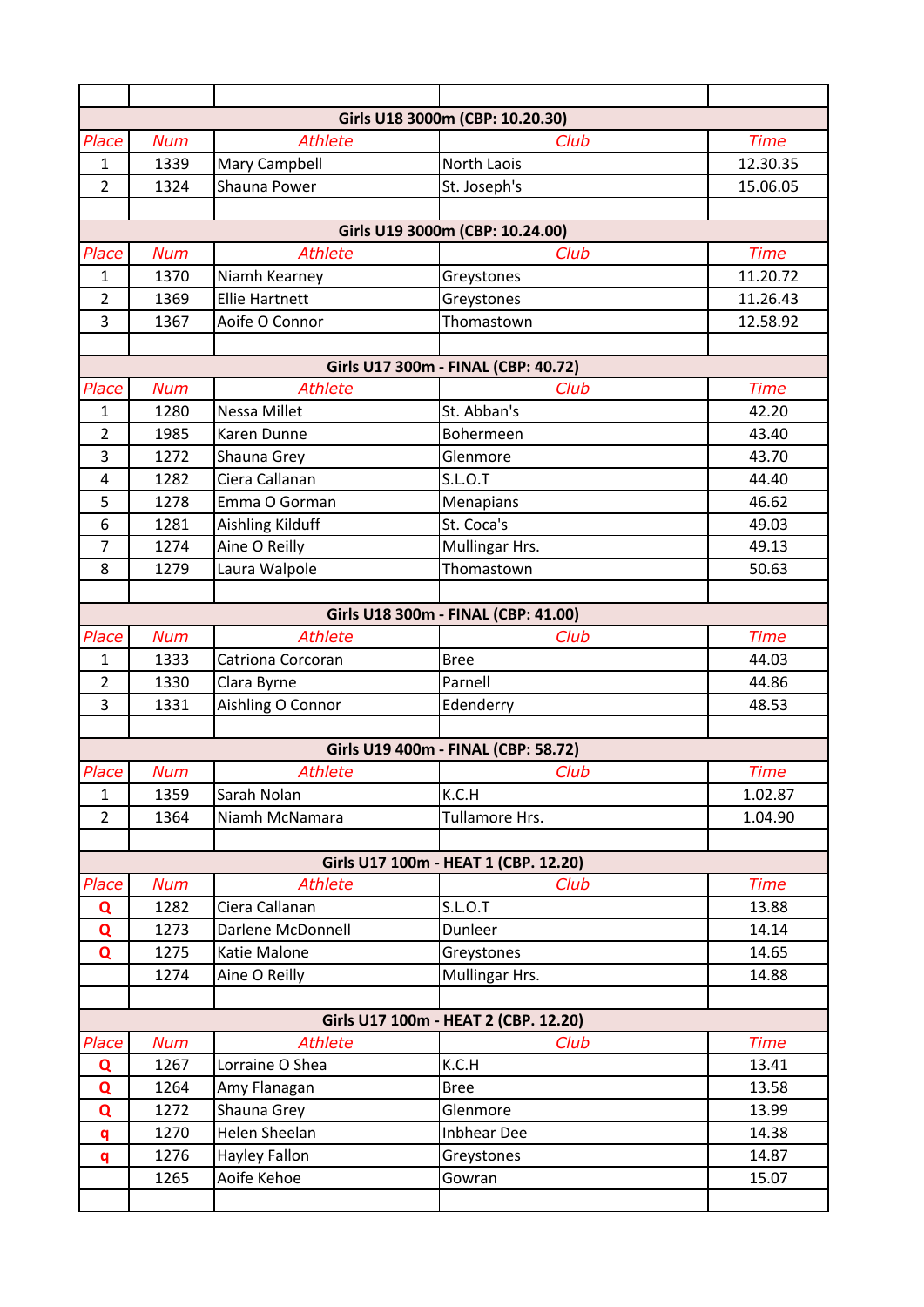|                       |              |                                     | Girls U17 100m - FINAL (CBP. 12.20)           |                        |
|-----------------------|--------------|-------------------------------------|-----------------------------------------------|------------------------|
| Place                 | <b>Num</b>   | <b>Athlete</b>                      | Club                                          | <b>Time</b>            |
| $\mathbf{1}$          | 1267         | Lorraine O Shea                     | K.C.H                                         | 13.22                  |
| $\overline{2}$        | 1272         | Shauna Grey                         | Glenmore                                      | 13.57                  |
| $\overline{2}$        | 1264         | Amy Flanagan                        | <b>Bree</b>                                   | 13.57                  |
| $\overline{4}$        | 1282         | Ciera Callanan                      | S.L.O.T                                       | 13.70                  |
| 5                     | 1273         | Darlene McDonnell                   | Dunleer                                       | 14.05                  |
| $6\,$                 | 1270         | <b>Helen Sheelan</b>                | <b>Inbhear Dee</b>                            | 14.35                  |
|                       |              |                                     |                                               |                        |
|                       |              |                                     | Girls U18 100m - FINAL (CBP: 11.90)           |                        |
| Place                 | <b>Num</b>   | <b>Athlete</b>                      | Club                                          | <b>Time</b>            |
| $\mathbf{1}$          | 1325         | Sinead Lawlor                       | Celbridge                                     | 13.49                  |
| $\overline{2}$        | 1330         | Clara Byrne                         | Parnell                                       | 13.76                  |
| $\overline{3}$        | 1332         | Ola Odunaiya                        | Boyne                                         | 14.29                  |
|                       |              |                                     |                                               |                        |
|                       |              |                                     | Girls U19 100m - FINAL (CBP: 12.50)           |                        |
| Place                 | <b>Num</b>   | <b>Athlete</b>                      | Club                                          | <b>Time</b>            |
| $\mathbf{1}$          | 1355         | Louise Holmes                       | K.C.H                                         | 12.94                  |
| $\overline{2}$        | 1357         | Lauren Dunne                        | Tullamore Hrs.                                | 13.66                  |
| 3                     | 1364         | Niamh McNamara                      | Tullamore Hrs.                                | 14.70                  |
| $\overline{4}$        | 1356         | Laura Boggle                        | Tullamore Hrs.                                | 16.93                  |
|                       |              |                                     |                                               |                        |
|                       |              |                                     | Girls U17 800m - FINAL (CBP: 2.16.30)         |                        |
| Place                 | <b>Num</b>   | <b>Athlete</b>                      | Club                                          | <b>Time</b>            |
| $\mathbf{1}$          | 1287         | Mary Ellen Doyle                    | Gowran                                        | 2.23.86                |
| $\overline{2}$        | 1292         | <b>Emily Milner</b>                 | St. Coca's                                    | 2.24.74                |
| 3                     | 1289         | Niamh Tuohy                         | K.C.H                                         | 2.28.92                |
| $\overline{4}$        | 1296         | <b>Claire Fox</b>                   | Greystones                                    | 2.34.28                |
| 5                     | 1288         | Sorcha O Connor                     | Gowran                                        | 2.37.72                |
| 6                     | 1295         | Clara Cox                           | <b>Naas</b>                                   | 2.38.20                |
| $\overline{7}$        | 1294         | Emma Mernagh                        | St. Paul's                                    | 2.45.22                |
|                       |              |                                     |                                               |                        |
|                       |              | <b>Athlete</b>                      | Girls U18 800m - FINAL (CBP: 2.10.30)<br>Club |                        |
| Place<br>$\mathbf{1}$ | <b>Num</b>   |                                     |                                               | <b>Time</b><br>2.22.86 |
| $\overline{2}$        | 1862<br>1337 | Mary Ann O'Sullivan<br>Mary Mulhare | Tinryland<br>North Laois                      | 2.31.34                |
| 3                     | 1334         | <b>Orla McPhillips</b>              | K.C.H                                         | 2.34.07                |
| 4                     | 1331         | Aishling O Connor                   | Edenderry                                     | 2.48.40                |
|                       |              |                                     |                                               |                        |
|                       |              |                                     | Girls U19 800m - FINAL (CBP: 2.23.60)         |                        |
| Place                 | <b>Num</b>   | <b>Athlete</b>                      | Club                                          | <b>Time</b>            |
| $\mathbf{1}$          | 1371         | <b>Aisling McGee</b>                | Greystones                                    | 2.25.09                |
| $\overline{2}$        | 1359         | Sarah Nolan                         | K.C.H                                         | 2.29.21                |
| 3                     | 1366         | <b>Ashling Hurley</b>               | St. Coca's                                    | 2.29.53                |
| 4                     | 1996         | <b>Elaine Plunkett</b>              | St. Brigid's                                  | 2.41.51                |
| 5                     | 1368         | Jenny Higgins                       | St. Paul's                                    | 2.58.00                |
|                       |              |                                     |                                               |                        |
|                       |              |                                     | Girls U14 200m - HEAT 1 (CBP. 26.40)          |                        |
| Place                 | <b>Num</b>   | <b>Athlete</b>                      | Club                                          | <b>Time</b>            |
| Q                     | 1035         | Grace Lawler                        | <b>S.L.O.T</b>                                | 28.19                  |
|                       |              |                                     |                                               |                        |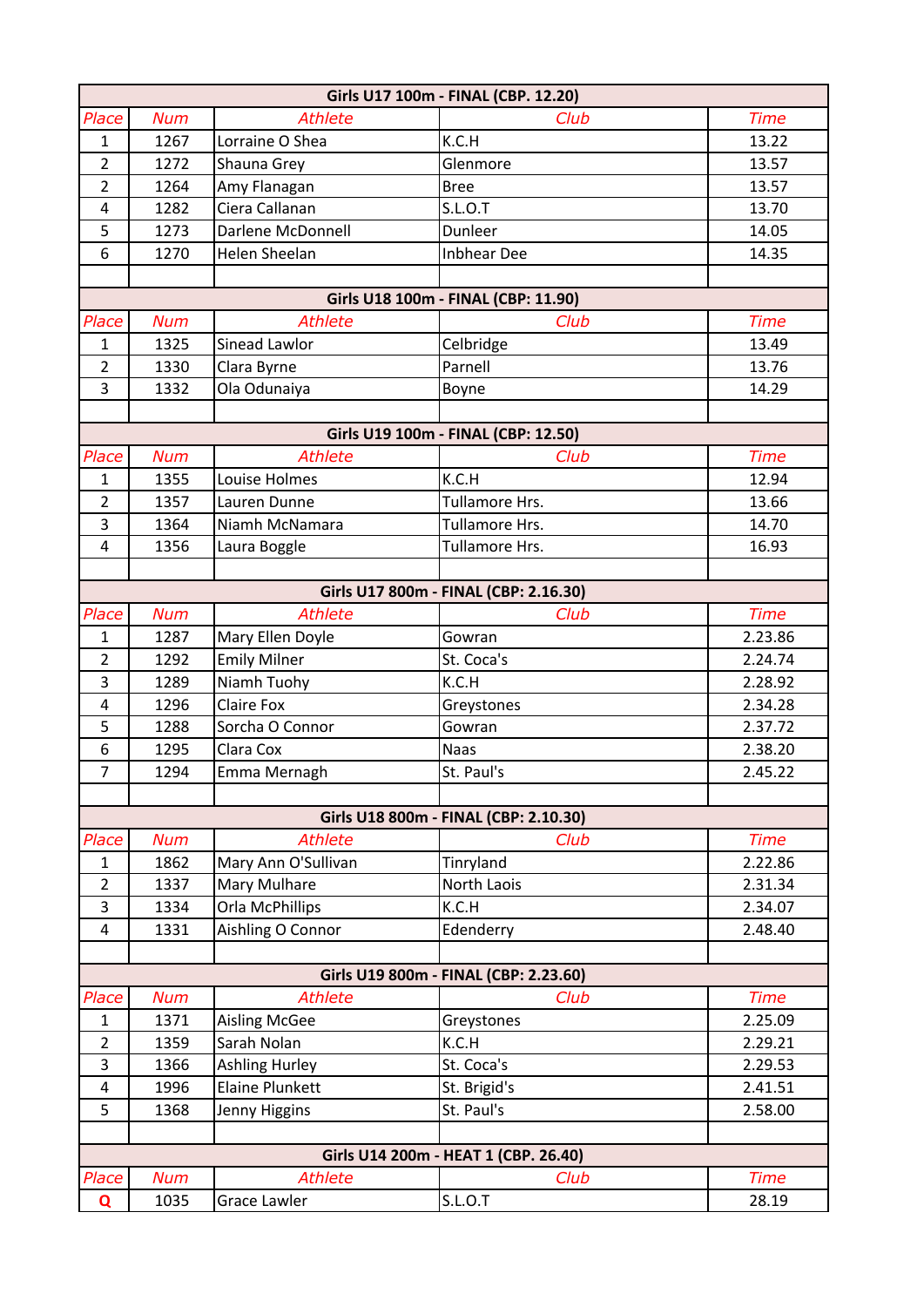| Q              | 1036       | Niamh Hetherington      | Dunshaughlin                         | 28.76       |
|----------------|------------|-------------------------|--------------------------------------|-------------|
| q              | 1034       | Jane Shovlin            | St. Killian's                        | 30.24       |
| q              | 1030       | Thea Kinsella           | <b>Inbhear Dee</b>                   | 31.06       |
|                | 1029       | Katy Conroy             | Parnell                              | 31.80       |
|                | 1032       | Emma Smith              | Boyne                                | 36.13       |
|                |            |                         |                                      |             |
|                |            |                         | Girls U14 200m - HEAT 2 (CBP. 26.40) |             |
| Place          | <b>Num</b> | <b>Athlete</b>          | Club                                 | <b>Time</b> |
| Q              | 1041       | Ciara Gallagher         | <b>Naas</b>                          | 28.69       |
| Q              | 1042       | Maeve O Reilly          | Mullingar Hrs.                       | 31.26       |
|                | 1044       | Laura Heneghan          | Na Fianna                            | 31.85       |
|                | 1038       | Megan O Kelly           | Bohermeen                            | 32.21       |
|                | 1050       | Michelle Keegan         | Tullamore Hrs.                       | 32.44       |
|                | 1109       | Leanne Donovan          | North Laois                          | 35.07       |
|                |            |                         |                                      |             |
|                |            |                         | Girls U14 200m - HEAT 3 (CBP. 26.40) |             |
| Place          | <b>Num</b> | <b>Athlete</b>          | Club                                 | <b>Time</b> |
| Q              | 1033       | Annie Stafford          | Menapians                            | 28.86       |
| Q              | 1037       | <b>Annabelle Morris</b> | <b>Blackrock</b>                     | 29.78       |
|                | 1046       | Eimear O Rourke         | Boyne                                | 31.13       |
|                | 1031       | Caoimhe Murphy          | Newbridge                            | 31.53       |
|                | 1994       | Kirsten Dooley          | Suncroft                             | 31.81       |
|                | 1043       | Ciara Heneghan          | Na Fianna                            | 32.95       |
|                |            |                         |                                      |             |
|                |            |                         | Girls U14 200m - FINAL (CBP. 26.40)  |             |
|                |            |                         |                                      |             |
| Place          | <b>Num</b> | Athlete                 | Club                                 | <b>Time</b> |
| 1              | 1035       | <b>Grace Lawler</b>     | <b>S.L.O.T</b>                       | 27.68       |
| $\overline{2}$ | 1036       | Niamh Hetherington      | Dunshaughlin                         | 28.14       |
| 3              | 1033       | Annie Stafford          | Menapians                            | 28.34       |
| 4              | 1041       | Ciara Gallagher         | <b>Naas</b>                          | 28.35       |
| 5              | 1037       | Annabelle Morris        | Blackrock                            | 30.32       |
| 6              | 1034       | Jane Shovlin            | St. Killian's                        | 30.79       |
| $\overline{7}$ | 1042       | Maeve O Reilly          | Mullingar Hrs.                       | 31.59       |
|                |            |                         |                                      |             |
|                |            |                         | Girls U15 200m - HEAT 1 (CBP. 25.00) |             |
| Place          | <b>Num</b> | <b>Athlete</b>          | Club                                 | <b>Time</b> |
| Q              | 1147       | Caoimhe Whittaker       | St. Coca's                           | 27.98       |
| Q              | 1131       | Victoria Harris         | Mullingar Hrs.                       | 28.61       |
| Q              | 1181       | Rebecca Carr            | <b>Blackrock</b>                     | 28.70       |
| q              | 1184       | Siofra McNamara         | Tullamore Hrs.                       | 29.98       |
| q              | 1176       | Sarah Kate Lacey        | K.C.H                                | 29.35       |
|                | 1170       | Ruth Quinn              | Trim                                 | 30.96       |
|                |            |                         |                                      |             |
|                |            |                         | Girls U15 200m - HEAT 2 (CBP. 25.00) |             |
| Place          | <b>Num</b> | <b>Athlete</b>          | Club                                 | <b>Time</b> |
| Q              | 1177       | Kathy Berney            | Newbridge                            | 27.17       |
| Q              | 1175       | Margaret Caldbeck       | K.C.H                                | 28.19       |
| Q              | 1174       | <b>Taylor Bates</b>     | Kilmore                              | 29.48       |
|                | 1151       | Ciara Izuchukwu         | Tullamore Hrs.                       | 30.68       |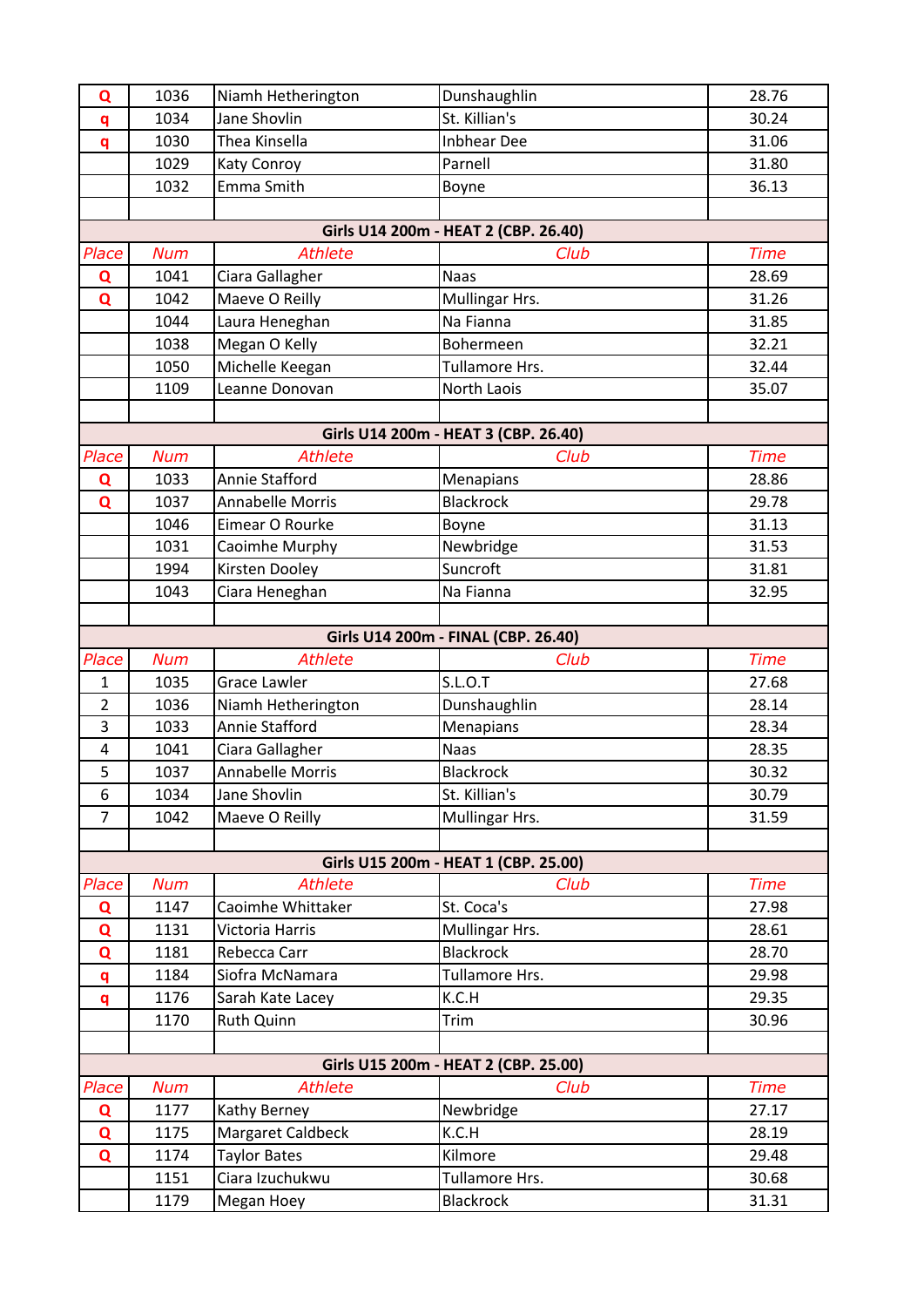|                |            |                       | Girls U15 200m - FINAL (CBP. 25.00)  |             |
|----------------|------------|-----------------------|--------------------------------------|-------------|
| Place          | <b>Num</b> | <b>Athlete</b>        | Club                                 | <b>Time</b> |
| $\mathbf{1}$   | 1177       | Kathy Berney          | Newbridge                            | 27.03       |
| $\overline{2}$ | 1147       | Caoimhe Whittaker     | St. Coca's                           | 27.67       |
| 3              | 1175       | Margaret Caldbeck     | K.C.H                                | 28.23       |
| $\overline{4}$ | 1181       | Rebecca Carr          | <b>Blackrock</b>                     | 29.10       |
| 5              | 1131       | Victoria Harris       | Mullingar Hrs.                       | 29.11       |
| 6              | 1174       | <b>Taylor Bates</b>   | Kilmore                              | 29.56       |
| $\overline{7}$ | 1176       | Sarah Kate Lacey      | K.C.H                                | 29.56       |
| 8              | 1184       | Siofra McNamara       | Tullamore Hrs.                       | 29.92       |
|                |            |                       |                                      |             |
|                |            |                       | Girls U16 200m - HEAT 1 (CBP. 24.60) |             |
| Place          | <b>Num</b> | <b>Athlete</b>        | Club                                 | <b>Time</b> |
| Q              | 1215       | Mairead Sayah         | Mullingar Hrs.                       | 28.67       |
| Q              | 1212       | Orla Furney           | Gorey                                | 28.81       |
| Q              | 1207       | Niamh Leahy           | K.C.H                                | 28.98       |
|                | 1213       | <b>Rachel Smith</b>   | Dunboyne                             | 29.93       |
|                | 1205       | Lynda Earls           | <b>Inbhear Dee</b>                   | 30.10       |
|                | 1211       | Ciara Leacy           | Ardee & District                     | 32.54       |
|                |            |                       |                                      |             |
|                |            |                       | Girls U16 200m - HEAT 2 (CBP. 24.60) |             |
| Place          | <b>Num</b> | <b>Athlete</b>        | Club                                 | <b>Time</b> |
| Q              | 1216       | Claire Foley          | Greystones                           | 27.71       |
| Q              | 1214       | Ciara Jackson         | Na Fianna                            | 28.34       |
| Q              | 1219       | Andrea Bennett        | St. Coca's                           | 28.41       |
| q              | 1209       | Naoise Baker          | Parnell                              | 29.26       |
| q              | 1204       | Zoe Lematy            | <b>Inbhear Dee</b>                   | 29.30       |
|                | 1210       | Aoife Donnelly        | Ardee & District                     | 31.43       |
|                |            |                       |                                      |             |
|                |            |                       | Girls U16 200m - FINAL (CBP. 24.60)  |             |
| Place          | <b>Num</b> | <b>Athlete</b>        | Club                                 | <b>Time</b> |
| $\mathbf{1}$   | 1216       | Claire Foley          | Greystones                           | 27.14       |
| $\overline{2}$ | 1212       | Orla Furney           | Gorey                                | 27.75       |
| $\overline{3}$ | 1215       | Mairead Sayah         | Mullingar Hrs.                       | 28.23       |
| 4              | 1219       | Andrea Bennett        | St. Coca's                           | 28.36       |
| 5              | 1214       | Ciara Jackson         | Na Fianna                            | 28.94       |
| 6              | 1207       | Niamh Leahy           | K.C.H                                | 29.04       |
| $\overline{7}$ | 1029       | <b>Katy Conroy</b>    | Parnell                              | 29.27       |
| 8              | 1204       | Zoe Lematy            | <b>Inbhear Dee</b>                   | 29.59       |
|                |            |                       |                                      |             |
|                |            |                       | Girls U14 - 1500m (CBP: 5.05.30)     |             |
| Place          | <b>Num</b> | <b>Athlete</b>        | Club                                 | <b>Time</b> |
| $\mathbf{1}$   | 1066       | <b>Claire Healion</b> | Eire Og                              | 5.07.78     |
| $\overline{2}$ | 1070       | Aoife Campion         | North Laois                          | 5.10.02     |
| 3              | 1069       | Anna Healy            | North Laois                          | 5.12.96     |
| $\overline{4}$ | 1068       | Nadine Kenny          | Gorey                                | 5.16.46     |
| 5              | 1077       | Nadine Donegan        | Tullamore Hrs.                       | 5.29.93     |
| 6              | 1072       | <b>Aisling Moody</b>  | Mullingar Hrs.                       | 5.32.36     |
| $\overline{7}$ | 1071       | Siobhan Delaney       | Naas                                 | 5.43.36     |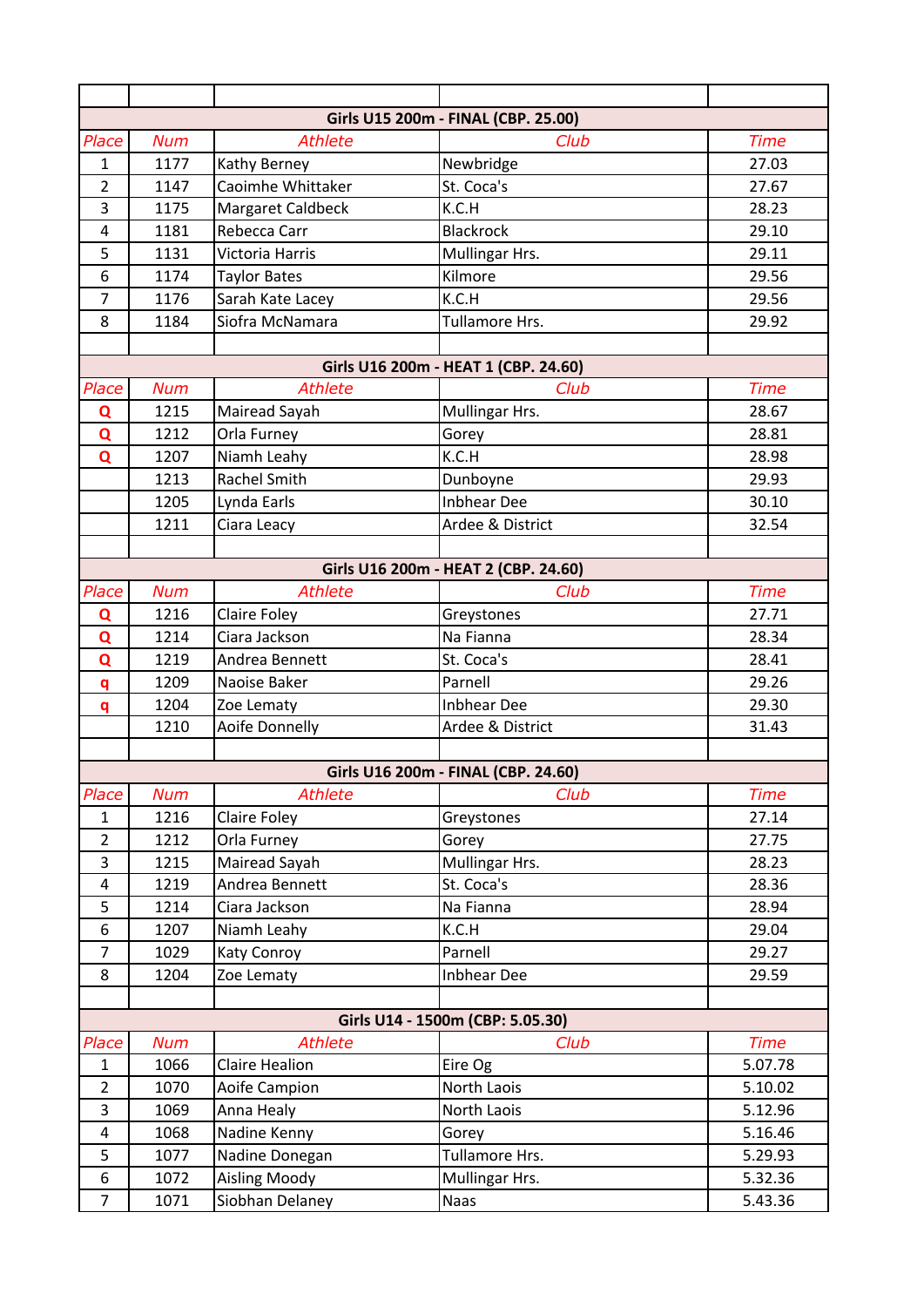| 8                     | 1056               | Sarah Armstrong         | Bohermeen                                          | 5.56.16              |
|-----------------------|--------------------|-------------------------|----------------------------------------------------|----------------------|
| 9                     | 1078               | Ailish Conneely         | St. Senan's                                        | 5.56.80              |
| 10                    | 1074               | Lisa Bolger             | Caim                                               | 6.08.23              |
| 11                    | 1058               | <b>Elizabeth Clarke</b> | Na Fianna                                          | 6.14.31              |
|                       |                    |                         |                                                    |                      |
|                       |                    |                         | Girls U15 - 1500m (CBP: 4.55.80)                   |                      |
| Place                 | <b>Num</b>         | <b>Athlete</b>          | Club                                               | <b>Time</b>          |
| $\mathbf{1}$          | 1143               | Linda Conroy            | Mullingar Hrs.                                     | 5.03.11              |
| $\overline{2}$        | 1149               | Nicole Cuskelly         | Tullamore Hrs.                                     | 5.08.30              |
| 3                     | 1137               | Siobhan McArdle         | <b>Naas</b>                                        | 5.12.26              |
| $\overline{4}$        | 1150               | Eileen Rafter           | Tullamore Hrs.                                     | 5.15.89              |
| 5                     | 1133               | Caoimhe Moore           | Dunshaughlin                                       | 5.25.63              |
| $6\,$                 | 1193               | Niamh Quinn             | North Laois                                        | 5.33.91              |
| $\overline{7}$        | 1973               | Jane Fagan              | <b>Inbhear Dee</b>                                 | 5.36.17              |
| 8                     | 1194               | Nicola Fearon           | Glenmore                                           | 5.42.21              |
| $\boldsymbol{9}$      | 1134               | Laura Farrell           | Fr. Murphy                                         | 5.42.82              |
| 10                    | 1135               | Lauren Kinsella         | Enniscorthy                                        | 5.46.22              |
| 11                    | 1974               | Aine Breen              | Glenmore                                           | 5.52.23              |
| 12                    | 1195               | Lorna Moody             | Mullingar Hrs.                                     | 5.57.74              |
| 13                    | 1136               | Kirsty McDonnell        | Dunleer                                            | 6.00.45              |
| 14                    | 1130               | Eimear O Connor         | Glenmore                                           | 6.02.65              |
| 15                    | 1191               | Claire Stephenson       | Adamstown                                          | 6.10.97              |
| 16                    | 1192               | Katie Roche             | Adamstown                                          | 6.14.17              |
| 17                    | 1169               | Patricia O Gorman       | Adamstown                                          | 6.14.42              |
|                       |                    |                         |                                                    |                      |
|                       |                    |                         |                                                    |                      |
|                       |                    |                         | Girls U16 - 1500m (CBP: 4.42.20)                   |                      |
| Place                 | <b>Num</b>         | <b>Athlete</b>          | Club                                               | <b>Time</b>          |
|                       | 1244               | Lorraine Daly           | Mullingar Hrs.                                     | 5.05.23              |
|                       | 1239               | <b>Megan Morrissey</b>  | Thomastown                                         | 5.16.84              |
|                       | 1242               | Sophie Courtney         | St. Coca's                                         | 5.23.44              |
|                       | 1250               | Aoife Dempsey           | Tullamore Hrs.                                     | 5.31.14              |
|                       | 1249               | Anna Redmond            | Tullamore Hrs.                                     | 5.32.47              |
|                       | 1247               | Amy Howard              | Greystones                                         | 5.40.52              |
|                       | 1855               | <b>Alison Daly</b>      | Na Fianna                                          | 5.46.85              |
|                       | 1248               | Sinead Rigney           | Tullamore Hrs.                                     | 5.54.38              |
|                       | 1241               | Alice O Hare            | Ardee & District                                   | 6.06.37              |
|                       | 1246               | <b>Aisling McCabe</b>   | Greystones                                         | 6.14.74              |
|                       |                    |                         |                                                    |                      |
|                       |                    |                         | Girls U13 - 4*100m Inter County Relay (CBP: 55.20) |                      |
| Place                 | <b>Num</b>         | <b>Athlete</b>          | County                                             | <b>Time</b>          |
| $\mathbf{1}$          | 1953               |                         | Louth                                              | 56.32                |
| $\overline{2}$        | 1981               |                         | Wexford                                            | 57.68                |
| 3                     | 1957               |                         | Kildare                                            | 58.02                |
| 4                     | 1971               |                         | Carlow                                             | 58.32                |
| 5                     | 1005               |                         | Laois                                              | 58.97                |
| $\boldsymbol{6}$      | 1964               |                         | Kilkenny                                           | 1.02.12              |
|                       |                    |                         |                                                    |                      |
|                       |                    |                         | Girls U15 - 4*100m Inter County Relay (CBP: 52.40) |                      |
| Place<br>$\mathbf{1}$ | <b>Num</b><br>1975 | <b>Athlete</b>          | County<br>Carlow                                   | <b>Time</b><br>52.58 |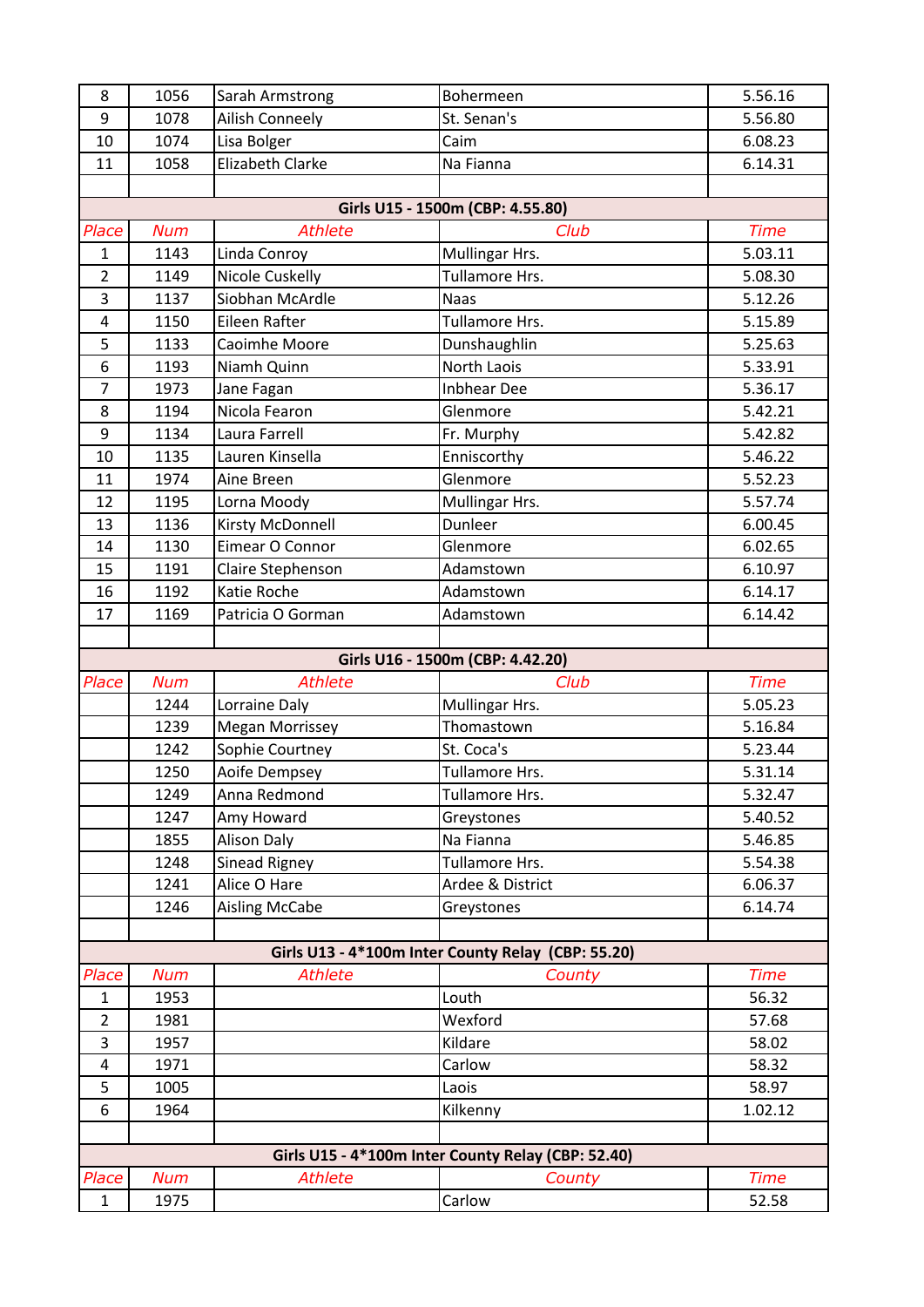| $\overline{2}$          | 1979       |                       | Wexford                                            | 52.61         |
|-------------------------|------------|-----------------------|----------------------------------------------------|---------------|
| 3                       | 1995       |                       | Kildare                                            | 53.86         |
| 4                       | 1960       |                       | Kilkenny                                           | 56.20         |
| 5                       | 1954       |                       | Louth                                              | 56.37         |
| 6                       | 1951       |                       | Meath                                              | 57.12         |
|                         |            |                       |                                                    |               |
|                         |            |                       | Girls U17 - 4*100m Inter County Relay (CBP: 51.10) |               |
| Place                   | <b>Num</b> | <b>Athlete</b>        | County                                             | <b>Time</b>   |
| $\mathbf{1}$            | 1977       |                       | Wexford                                            | 51.96         |
| $\overline{2}$          | 1970       |                       | Louth                                              | 53.53         |
| 3                       | 1966       |                       | Westmeath                                          | 54.47         |
| $\overline{4}$          | 1950       |                       | Meath                                              | 55.09         |
| 5                       | 1961       |                       | Kilkenny                                           | 55.57         |
|                         |            |                       |                                                    |               |
|                         |            |                       | Girls U19 - 4*100m Inter County Relay (CBP: 51.40) |               |
| Place                   | <b>Num</b> | <b>Athlete</b>        | County                                             | <b>Time</b>   |
| $\mathbf{1}$            | 1967       |                       | Wicklow                                            | 54.04         |
| $\overline{2}$          | 1959       |                       | Kilkenny                                           | 54.87         |
|                         |            |                       |                                                    |               |
|                         |            |                       |                                                    |               |
|                         |            |                       |                                                    |               |
|                         |            |                       | <b>Athletics Leinster</b>                          |               |
|                         |            |                       |                                                    |               |
|                         |            |                       | Juvenile T&F Championships - DAY 1 FIELD RESULTS   |               |
|                         |            |                       |                                                    |               |
|                         |            |                       | Girls U14 - High Jump (CBP: 1.50)                  |               |
|                         |            |                       |                                                    |               |
| Place                   | <b>Num</b> | <b>Athlete</b>        | Club                                               | Height        |
| $\mathbf{1}$            | 1053       | Charmain O Donoghue   | K.C.H                                              | 1.43          |
| $\overline{2}$          | 1081       | <b>Eimear Doherty</b> | D.M.P                                              | 1.43          |
| 3                       | 1051       | Aoife Fanning         | <b>Bree</b>                                        | 1.40          |
| $\overline{4}$          | 1069       | Anna Healy            | North Laois                                        | 1.40          |
| 5                       | 1079       | Eimear O Donoghue     | K.C.H                                              | 1.35          |
| 6                       | 1080       | Sophia Maguire        | Fr. Murphy                                         | 1.30          |
| $\overline{7}$          | 1056       | Sarah Armstrong       | Bohermeen                                          | 1.25          |
| 8                       | 1044       | Laura Heneghan        | Na Fianna                                          | 1.20          |
| 9                       | 1043       | Ciara Heneghan        | Na Fianna                                          | 1.15          |
| $10\,$                  | 1058       | Elizabeth Clarke      | Na Fianna                                          | <b>NH</b>     |
|                         |            |                       |                                                    |               |
|                         |            |                       | Girls U16 - High Jump (CBP: 1.65)                  |               |
| Place                   | <b>Num</b> | <b>Athlete</b>        | Club                                               | <b>Height</b> |
| $\mathbf{1}$            | 1224       | Sinead McDonagh       | K.C.H                                              | 1.53          |
| $\overline{2}$          | 1227       | Catriona Twomey       | K.C.H                                              | 1.45          |
| 3                       | 1256       | Amber McGourty        | Fr. Murphy                                         | 1.40          |
| $\overline{\mathbf{4}}$ | 1217       | Laura Dawson Whelan   | Greystones                                         | 1.30          |
|                         |            |                       |                                                    |               |
|                         |            |                       | Girls U18 - High Jump (CBP: 1.63)                  |               |
| Place                   | <b>Num</b> | <b>Athlete</b>        | Club                                               | <b>Height</b> |
| $\mathbf{1}$            | 1329       | Caoimhe Basquille     | Greystones                                         | 1.56          |
| $\overline{2}$          | 1345       | Emma Foley            | Trim                                               | 1.50          |
| $\overline{3}$          |            |                       | <b>Bree</b>                                        | 1.45          |
|                         | 1333       | Catriona Corcoran     |                                                    |               |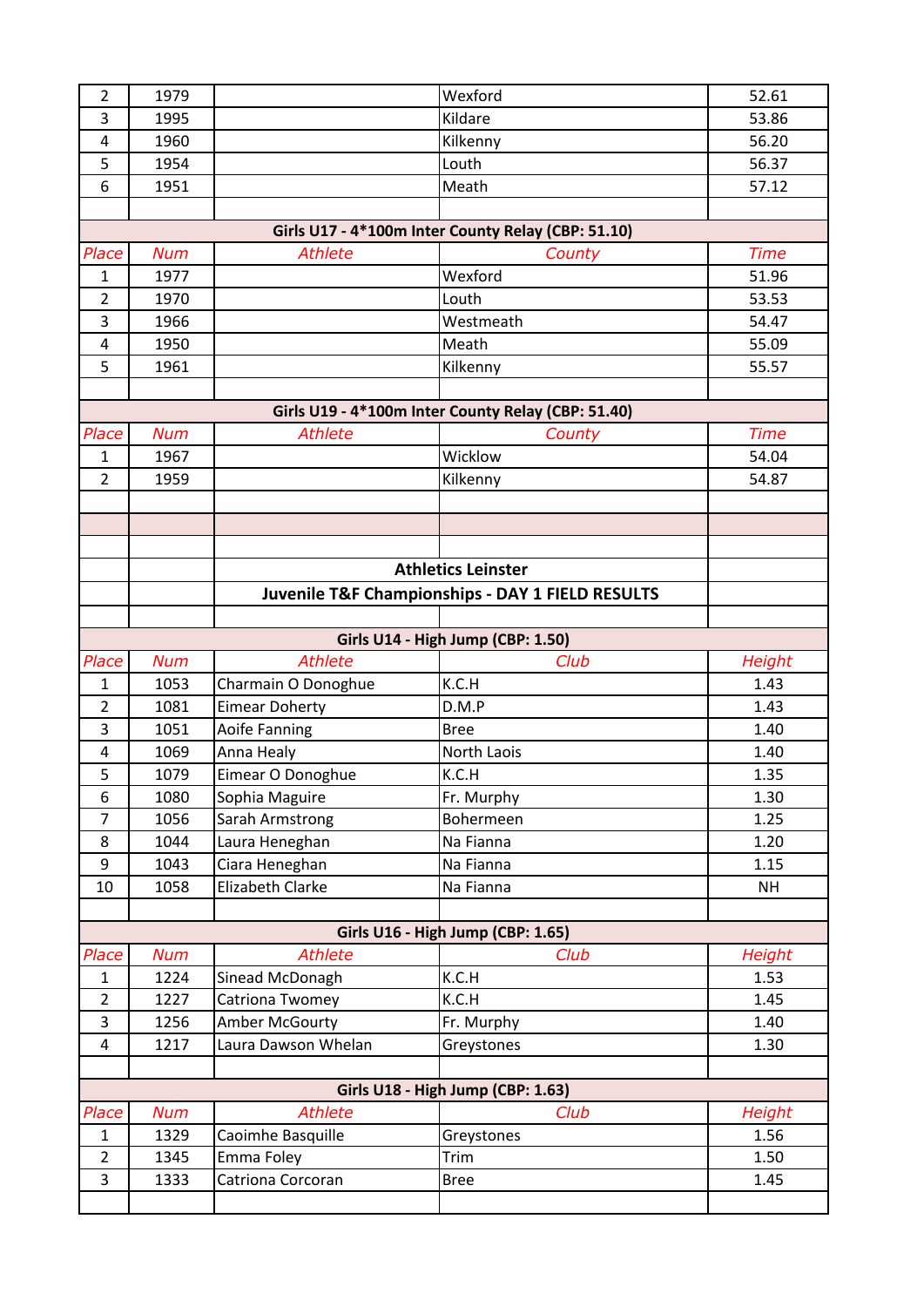|                |            |                        | Girls U17 - Triple Jump (CBP: 11.28) |                 |
|----------------|------------|------------------------|--------------------------------------|-----------------|
| Place          | <b>Num</b> | <b>Athlete</b>         | Club                                 | <b>Distance</b> |
| $\mathbf{1}$   | 1305       | Sarah Buggy            | St. Abban's                          | 11.25           |
| $\overline{2}$ | 1280       | Nessa Millet           | St. Abban's                          | 10.57           |
| 3              | 1307       | Clare McLernon         | Trim                                 | 8.99            |
|                |            |                        |                                      |                 |
|                |            |                        | Girls U19 - Triple Jump (CBP: 11.17) |                 |
| Place          | <b>Num</b> | <b>Athlete</b>         | Club                                 | <b>Distance</b> |
| $\mathbf{1}$   | 1373       | Emma O Toole           | <b>S.L.O.T</b>                       | 8.74            |
|                |            |                        |                                      |                 |
| $\mathbf{1}$   | 1987       | Rachael Healy          | <b>GUEST</b>                         | 10.43           |
|                |            |                        |                                      |                 |
|                |            |                        | Girls U13 - Long Jump (CBP: 4.72)    |                 |
| Place          | <b>Num</b> | <b>Athlete</b>         | Club                                 | <b>Distance</b> |
| $\mathbf{1}$   | 967        | Elizabeth Moorland     | Cushinstown                          | 4.35            |
| $\overline{2}$ | 959        | Aideen Kane            | St. Killian's                        | 4.28            |
| 3              | 948        | Sophie McCabe          | <b>Bree</b>                          | 4.19            |
| 4              | 991        | Keelin Guilfoyle       | Tullamore Hrs.                       | 4.11            |
| 5              | 993        | <b>Annmarie Molloy</b> | Tullamore Hrs.                       | 4.05            |
| 6              | 990        | Ciara Galvin           | Tullamore Hrs.                       | 3.94            |
| $\overline{7}$ | 964        | Niamh Kelly            | Boyne                                | 3.93            |
| 8              | 973        | Rukayla Hamill         | St. Peter's                          | 3.83            |
| 9              | 971        | Orlaith McMahon        | St. Peter's                          | 3.82            |
| 10             | 960        | Aoife O Keeffe         | St. Killian's                        | 3.80            |
| 11             | 966        | Kasey Doyle            | <b>Bree</b>                          | 3.79            |
| 12             | 951        | Aisling McDonough      | K.C.H                                | 3.79            |
| 13             | 982        | Leah Hutton            | <b>S.L.O.T</b>                       | 3.79            |
| 14             | 1005       | <b>Emer Corri</b>      | North Laois                          | 3.77            |
| 15             | 1389       | Clara Kennedy          | St. Joseph's                         | 3.76            |
| 16             | 969        | Katie Quigley          | <b>Crookstown Millview</b>           | 3.71            |
| 17             | 997        | Orna Reynolds          | Cushinstown                          | 3.70            |
| 18             | 970        | Laura Quigley          | Crookstown Millview                  | 3.65            |
| 19             | 972        | <b>Heather Rogers</b>  | St. Peter's                          | 3.58            |
| 20             | 952        | Aoibhe O Shea          | K.C.H                                | 3.56            |
| 21             | 976        | Chloe Whelan           | Enniscorthy                          | 3.54            |
| 22             | 992        | Cara Todd              | Tullamore Hrs.                       | 3.52            |
| 23             | 980        | Tara Breen             | Crookstown Millview                  | 3.51            |
| 24             | 963        | Eva Hoey               | <b>Blackrock</b>                     | 3.49            |
| 25             | 979        | <b>Claire Stack</b>    | North Laois                          | 3.49            |
| 26             | 961        | Lauryn Kealy           | S.L.O.T                              | 3.48            |
| 27             | 989        | Isabel Kenny           | Greystones                           | 3.44            |
| 28             | 987        | Cliondha O Connor      | <b>Naas</b>                          | 3.40            |
| 29             | 996        | Aimee Fallon           | Navan                                | 3.38            |
| 30             | 988        | <b>Grainne Mullins</b> | <b>Ballon Rathoe</b>                 | 3.36            |
| 31             | 995        | Niamh Bennett          | St. Anne's                           | 3.36            |
| 32             | 978        | Louise Stack           | North Laois                          | 3.33            |
| 33             | 983        | Megan Fitzpatrick      | S.L.O.T                              | 3.31            |
| 34             | 958        | Martha C Crowe         | Menapians                            | 3.29            |
| 35             | 957        | Ailis O Shea           | Thomastown                           | 3.28            |
| 36             | 974        | Keelin Murphy          | <b>Bray Runners</b>                  | 3.24            |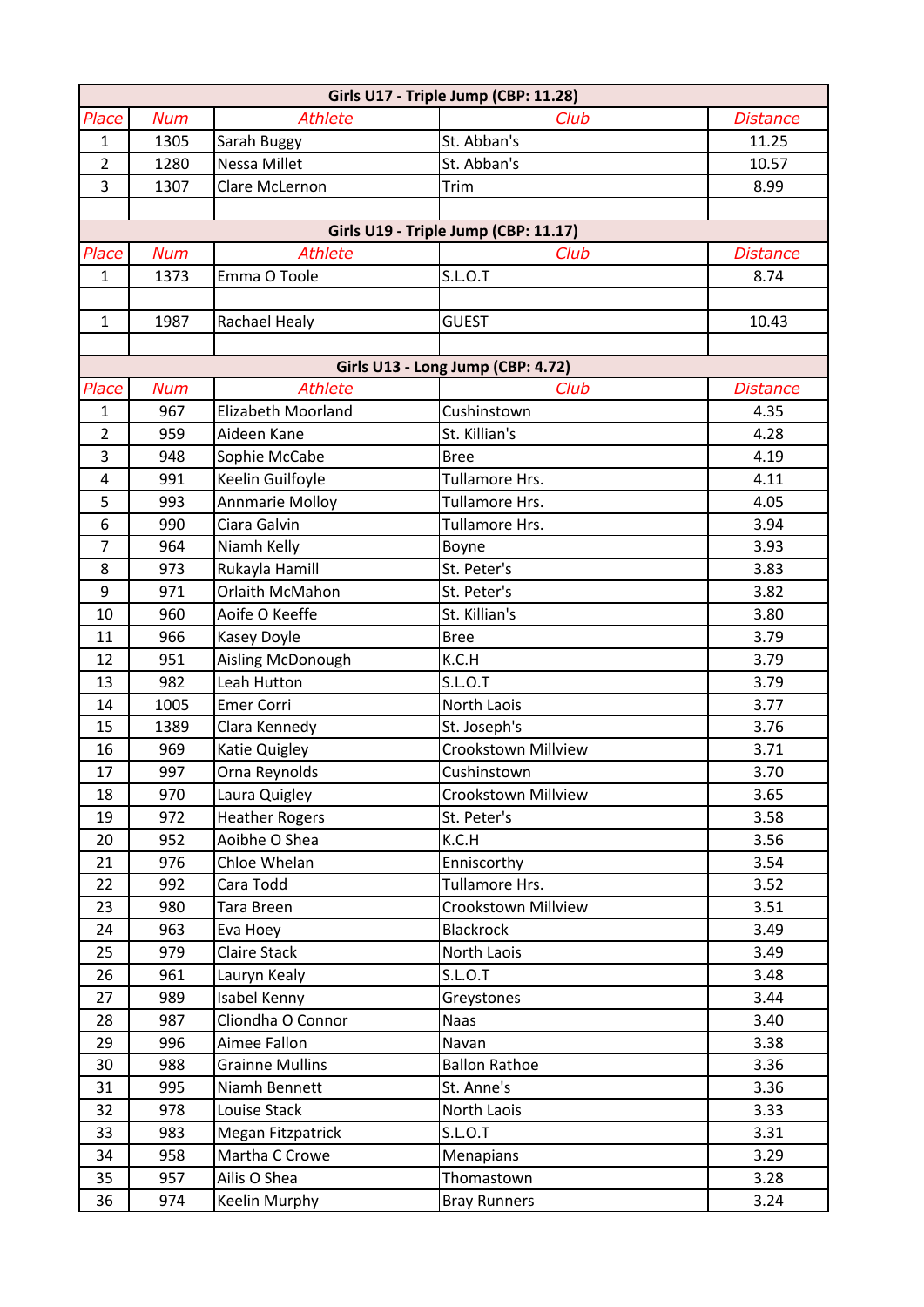| 37             | 953        | Anna Robinson        | K.C.H                              | 3.20            |
|----------------|------------|----------------------|------------------------------------|-----------------|
| 38             | 975        | Lucy McLoughlin      | <b>Bray Runners</b>                | 3.02            |
| 39             | 1001       | Mikayla Kelly        | St. Abban's                        | 2.96            |
| 40             | 955        | Jade Foley           | Enniscorthy                        | 2.95            |
| 41             | 994        | Emily Jordan         | Ferbane                            | 2.95            |
|                |            |                      |                                    |                 |
|                |            |                      | Girls U15 - Long Jump (CBP: 5.21)  |                 |
| Place          | <b>Num</b> | <b>Athlete</b>       | Club                               | <b>Distance</b> |
|                | 1177       | Kathy Berney         | Newbridge                          | 4.70            |
|                | 1181       | Rebecca Carr         | <b>Blackrock</b>                   | 4.69            |
|                | 1125       | Lauren Dwyer         | S.L.O.T                            | 4.67            |
|                | 1137       | Siobhan McArdle      | <b>Naas</b>                        | 4.59            |
|                | 1119       | Catriona Carroll     | <b>Bree</b>                        | 4.46            |
|                | 1164       | Leah Kelly           | Fr. Murphy                         | 4.44            |
|                | 1118       | Laura Smyth          | Celbridge                          | 4.40            |
|                | 1127       | Lisa O Toole         | <b>Ballon Rathoe</b>               | 4.37            |
|                | 1174       | <b>Taylor Bates</b>  | Kilmore                            | 4.21            |
|                | 1128       | Nikita Gannon        | Edenderry                          | 4.13            |
|                | 1142       | Niamh O Connor       | Edenderry                          | 4.09            |
|                | 1187       | Megan Finnegan       | St. Peter's                        | 3.52            |
|                | 1168       | Jemma Hoyne Casey    | K.C.H                              | 3.26            |
|                | 1122       | Nicole Silery        | Roundwood & District               | 2.80            |
|                |            |                      |                                    |                 |
|                |            |                      | Girls U17 - Long Jump (CBP: 5.56)  |                 |
| Place          | <b>Num</b> | <b>Athlete</b>       | Club                               | <b>Distance</b> |
| $\mathbf{1}$   | 1280       | Nessa Millet         | St. Abban's                        | 5.24            |
| $\overline{2}$ | 1316       | Clare Murphy         | <b>S.L.O.T</b>                     | 5.23            |
| 3              | 1267       | Lorraine O Shea      | K.C.H                              | 5.20            |
| 4              | 1305       | Sarah Buggy          | St. Abban's                        | 4.55            |
| 5              | 1985       | Karen Dunne          | Bohermeen                          | 4.51            |
| 6              | 1268       | Cara Shiels          | Roundwood & District               | 4.42            |
| $\overline{7}$ | 1307       | Clare McLernon       | Trim                               | 4.30            |
| 8              | 1315       | Sinead Kelly         | St. Coca's                         | 4.29            |
| 9              | 1275       | Katie Malone         | Greystones                         | 4.08            |
| 10             | 1276       | <b>Hayley Fallon</b> | Greystones                         | 3.83            |
| 11             | 1265       | Aoife Kehoe          | Gowran                             | <b>ND</b>       |
|                |            |                      | Girls U19 - Long Jump (CBP: 5.63)  |                 |
| Place          | <b>Num</b> | <b>Athlete</b>       | Club                               | <b>Distance</b> |
| $\mathbf{1}$   | 1373       | Emma O Toole         | <b>S.L.O.T</b>                     | 4.76            |
|                |            |                      |                                    |                 |
|                |            |                      | Girls U17 - Pole Vault             |                 |
| Place          | <b>Num</b> | <b>Athlete</b>       | Club                               | <b>Height</b>   |
| $\mathbf{1}$   | 1125       | Lauren Dwyer         | <b>S.L.O.T</b>                     | 1.7(CBP)        |
|                |            |                      |                                    |                 |
|                |            |                      | Girls U18 - Pole Vault (CBP: 2.30) |                 |
| Place          | <b>Num</b> | <b>Athlete</b>       | Club                               | Height          |
| $\mathbf{1}$   | 1329       | Caoimhe Basquille    | Greystones                         | 1.70            |
|                |            |                      |                                    |                 |
|                |            |                      | <b>Girls U13 Shot (CBP: 10.47)</b> |                 |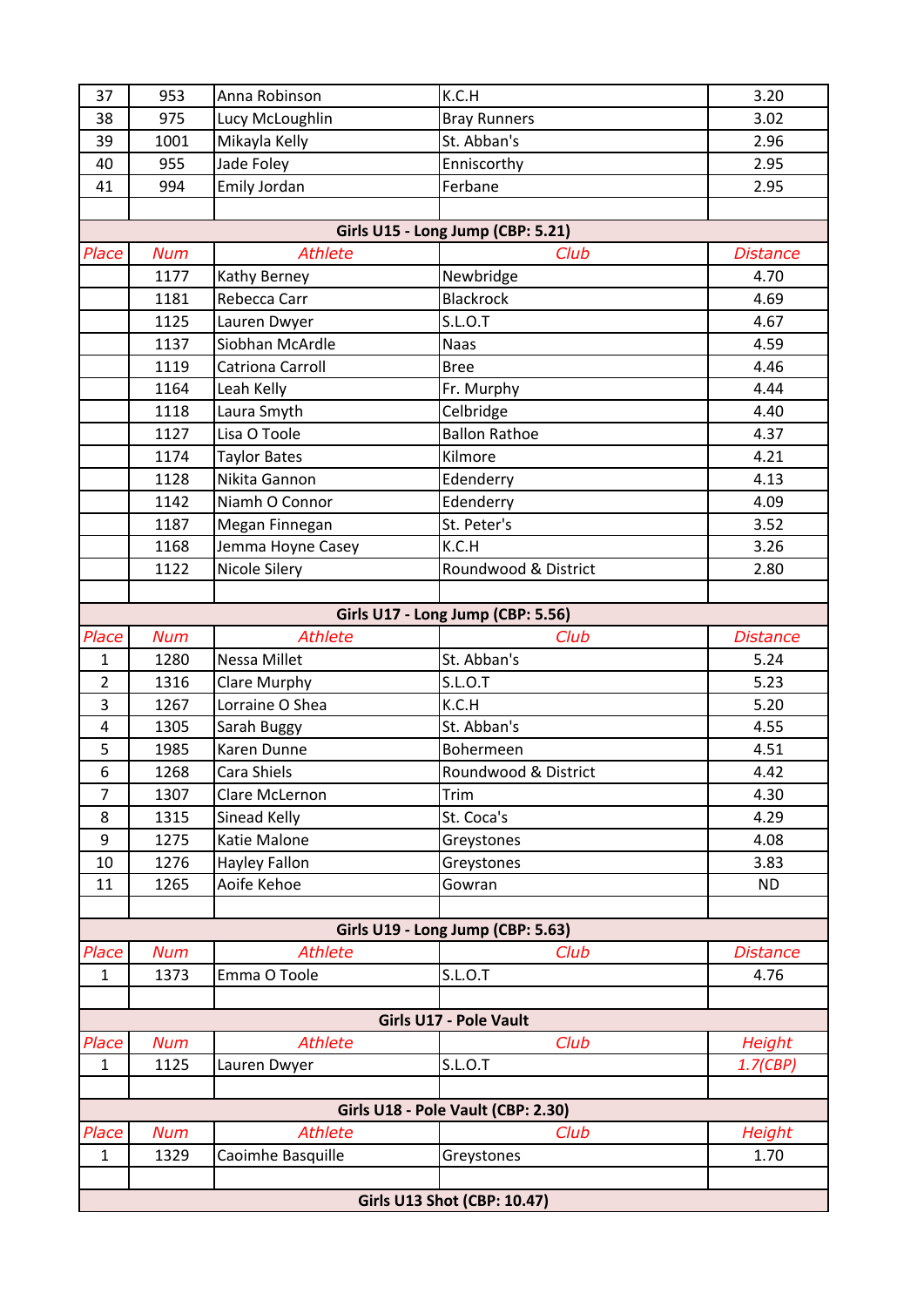| Place          | <b>Num</b> | <b>Athlete</b>         | Club                               | <b>Distance</b> |
|----------------|------------|------------------------|------------------------------------|-----------------|
| $\mathbf{1}$   | 991        | Keelin Guilfoyle       | Tullamore Hrs.                     | 9.48            |
| $\overline{2}$ | 1854       | Alannah Rowan          | St. Abban's                        | 9.48            |
| 3              | 999        | Amy Nolan              | <b>Brow Rangers</b>                | 8.30            |
| $\pmb{4}$      | 1008       | Moya Leydon            | Mullingar Hrs.                     | 8.20            |
| 5              | 998        | Seodhna Hoey           | St. Michael's                      | 8.20            |
| 6              | 1009       | Chloe Finlay           | Glenmore                           | 7.71            |
| $\overline{7}$ | 969        | Katie Quigley          | <b>Crookstown Millview</b>         | 7.62            |
| 8              | 1005       | <b>Emer Corri</b>      | <b>North Laois</b>                 | 7.22            |
| 9              | 970        | Laura Quigley          | Crookstown Millview                | 7.08            |
| 10             | 997        | Orna Reynolds          | Cushinstown                        | 6.95            |
| 11             | 1001       | Mikayla Kelly          | St. Abban's                        | 6.89            |
| 12             | 995        | Niamh Bennett          | St. Anne's                         | 6.58            |
| 13             | 956        | Aoife Holden           | Thomastown                         | 6.51            |
| 14             | 1002       | Niamh Disney           | St. Coca's                         | 6.20            |
| 15             | 1983       | Liz Brophy             | St. Abban's                        | 6.05            |
| 16             | 994        | Emily Jordan           | Ferbane                            | 5.94            |
| 17             | 974        | Keelin Murphy          | <b>Bray Runners</b>                | 5.64            |
| 18             | 972        | <b>Heather Rogers</b>  | St. Peter's                        | 5.52            |
| 19             | 980        | Tara Breen             | Crookstown Millview                | 5.49            |
| 20             | 988        | <b>Grainne Mullins</b> | <b>Ballon Rathoe</b>               | 5.20            |
| 21             | 992        | Cara Todd              | Tullamore Hrs.                     | 4.88            |
| 22             | 1006       | Rebecca McGrail        | <b>Naas</b>                        | 4.79            |
| 23             | 996        | Aimee Fallon           | Navan                              | 4.15            |
| 24             | 975        | Lucy McLoughlin        | <b>Bray Runners</b>                | 3.87            |
|                |            |                        |                                    |                 |
|                |            |                        |                                    |                 |
|                |            |                        | <b>Girls U14 Shot (CBP: 11.82)</b> |                 |
| Place          | <b>Num</b> | <b>Athlete</b>         | Club                               | <b>Distance</b> |
| $\mathbf{1}$   | 1083       | Ciara Dunne            | Crookstown Millview                | 11.99 (CBP)     |
| $\overline{2}$ | 1088       | Kelly Brady            | Bohermeen                          | 10.51           |
| 3              | 1085       | Katie Nolan            | <b>Brow Rangers</b>                | 9.71            |
| $\overline{4}$ | 1084       | Lauren Finnegan        | St. Peter's                        | 8.60            |
| 5              | 1050       | Michelle Keegan        | Tullamore Hrs.                     | 7.74            |
| 6              | 1087       | Michelle Ball          | Bohermeen                          | 7.35            |
| $\overline{7}$ | 1032       | Emma Smith             | Boyne                              | 7.17            |
| 8              | 1086       | Leah Coffey            | St. Abban's                        | 6.80            |
| 9              | 1090       | Karen Pillion          | Ferbane                            | 6.43            |
| 10             | 1057       | Karen Byrne            | Dunleer                            | 6.32            |
| 11             | 1109       | Leanne Donovan         | North Laois                        | 6.21            |
|                |            |                        |                                    |                 |
|                |            |                        | <b>Girls U16 Shot (CBP: 12.31)</b> |                 |
| Place          | <b>Num</b> | <b>Athlete</b>         | Club                               | <b>Distance</b> |
| $\mathbf{1}$   | 1226       | Kathryn Weir           | <b>Crookstown Millview</b>         | 10.70           |
| $\overline{2}$ | 1227       | Catriona Twomey        | K.C.H                              | 8.71            |
| $\overline{3}$ | 1233       | Mary Flood             | <b>Ballon Rathoe</b>               | 8.51            |
| 4              | 1228       | Ciara McKenna          | Roundwood & District               | 8.48            |
| 5              | 1234       | Laura Dolan            | Ferbane                            | 8.02            |
| 6              | 1229       | Maria O Gorman         | St. Abban's                        | 6.53            |
| $\overline{7}$ | 1211       | Ciara Leacy            | Ardee & District                   | 6.35            |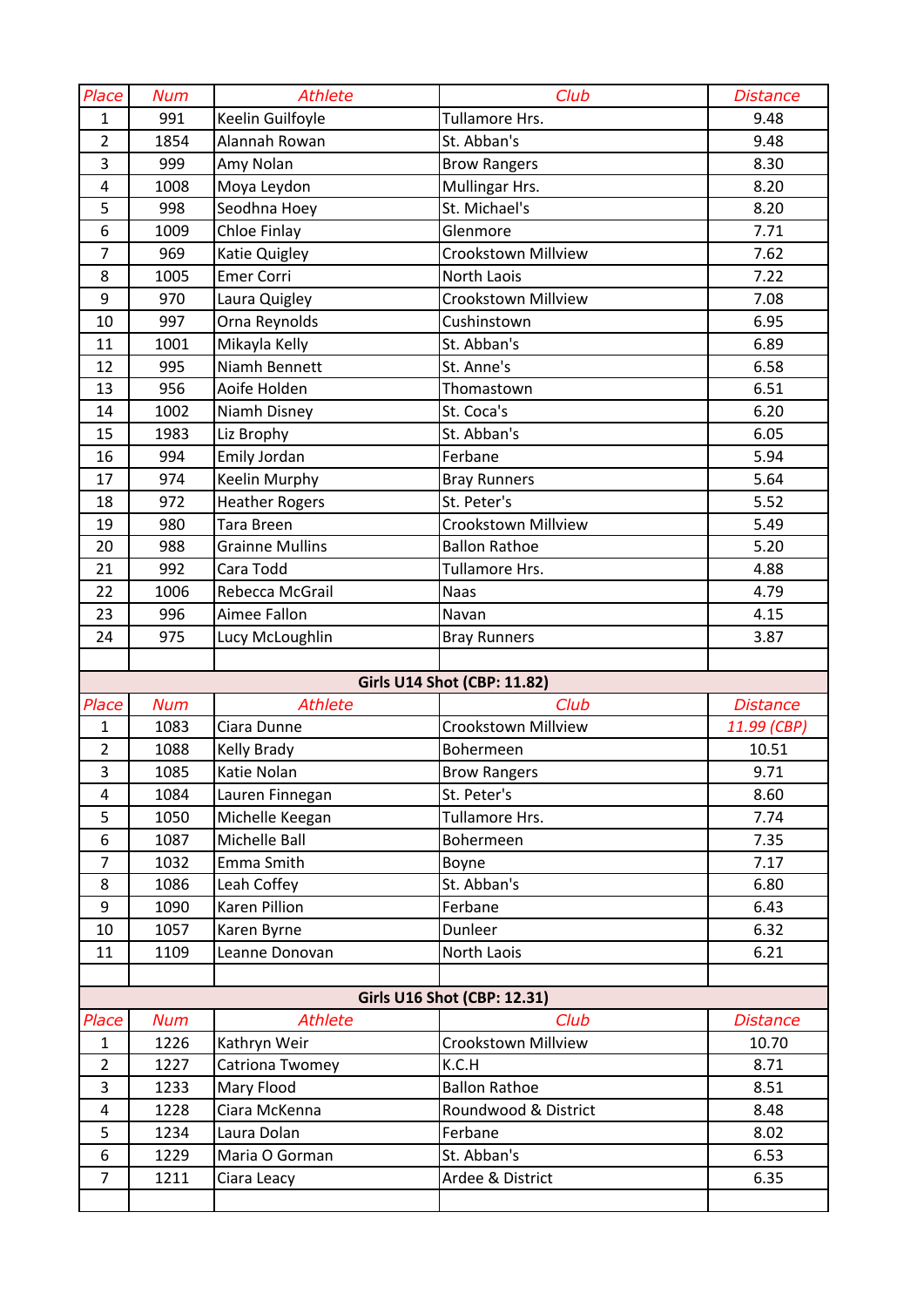| <b>Girls U17 Shot (CBP: 12.54)</b> |            |                         |                       |                 |  |  |
|------------------------------------|------------|-------------------------|-----------------------|-----------------|--|--|
| Place                              | <b>Num</b> | <b>Athlete</b>          | Club                  | <b>Distance</b> |  |  |
| $\mathbf{1}$                       | 1311       | Sophie Parkinson        | Gowran                | 11.58           |  |  |
| $\overline{2}$                     | 1322       | Ciara Fogarty           | Mullingar Hrs.        | 11.25           |  |  |
| 3                                  | 1317       | Niamh Lister            | Navan                 | 9.07            |  |  |
| $\overline{4}$                     | 1310       | <b>Eleanor Nolan</b>    | <b>Bree</b>           | 8.43            |  |  |
| 5                                  | 1321       | Niamh Stafford          | Adamstown             | 8.39            |  |  |
| 6                                  | 1309       | <b>Aisling Stack</b>    | North Laois           | 7.87            |  |  |
|                                    |            |                         |                       |                 |  |  |
| <b>Girls U18 Shot (CBP: 12.07)</b> |            |                         |                       |                 |  |  |
| Place                              | <b>Num</b> | <b>Athlete</b>          | Club                  | <b>Distance</b> |  |  |
| 1                                  | 1342       | <b>Clara McGuinness</b> | D.M.P                 | 10.00           |  |  |
| $\overline{2}$                     | 1340       | Emma Daly               | St. Abban's           | 8.80            |  |  |
| 3                                  | 1341       | Emma Owens              | St. Paul's            | 8.56            |  |  |
| $\overline{4}$                     | 1343       | Kelly Cunningham        | <b>Tullamore Hrs.</b> | 8.26            |  |  |
| 5                                  | 1324       | Shauna Power            | St. Joseph's          | 7.82            |  |  |
|                                    |            |                         |                       |                 |  |  |
| <b>Girls U19 Shot (CBP: 12.48)</b> |            |                         |                       |                 |  |  |
| Place                              | <b>Num</b> | <b>Athlete</b>          | Club                  | <b>Distance</b> |  |  |
| $\mathbf{1}$                       | 1374       | Teresa Conlon           | K.C.H                 | 8.89            |  |  |
|                                    |            |                         |                       |                 |  |  |
| Girls U15 Discus (CBP: 34.45)      |            |                         |                       |                 |  |  |
| Place                              | <b>Num</b> | <b>Athlete</b>          | Club                  | <b>Distance</b> |  |  |
| 1                                  | 1154       | Hannah Mahon            | Enniscorthy           | 25.34           |  |  |
| $\overline{2}$                     | 1153       | Saoirse Burke           | Kilmore               | 24.35           |  |  |
| 3                                  | 1161       | Laura Daly              | Na Fianna             | 20.26           |  |  |
| $\overline{a}$                     | 1156       | Sharon Kelly            | St. Abban's           | 19.07           |  |  |
| 5                                  | 1160       | Aoife Coady             | <b>Brow Rangers</b>   | 18.09           |  |  |
| 6                                  | 1189       | Niamh O Shea            | Thomastown            | 16.17           |  |  |
| $\overline{7}$                     | 1170       | <b>Ruth Quinn</b>       | Trim                  | 15.81           |  |  |
|                                    |            |                         |                       |                 |  |  |
| Girls U18 Discus (CBP: 39.50)      |            |                         |                       |                 |  |  |
| Place                              | <b>Num</b> | <b>Athlete</b>          | Club                  | <b>Distance</b> |  |  |
| $\mathbf{1}$                       | 1341       | Emma Owens              | St. Paul's            | 31.98           |  |  |
| $\overline{2}$                     | 1340       | Emma Daly               | St. Abban's           | 30.12           |  |  |
| 3                                  | 1343       | Kelly Cunningham        | Tullamore Hrs.        | 29.94           |  |  |
| $\overline{4}$                     | 1342       | <b>Clara McGuinness</b> | D.M.P                 | 28.57           |  |  |
| 5                                  | 1324       | Shauna Power            | St. Joseph's          | 22.57           |  |  |
| Girls U13 Javelin (CBP: 23.26)     |            |                         |                       |                 |  |  |
| Place                              | <b>Num</b> | <b>Athlete</b>          | Club                  | <b>Distance</b> |  |  |
| $\mathbf{1}$                       | 956        | Aoife Holden            | Thomastown            | 17.72           |  |  |
| $\overline{2}$                     | 1854       | Alannah Rowan           | St. Abban's           | 16.46           |  |  |
| 3                                  | 951        | Aisling McDonough       | K.C.H                 | 15.32           |  |  |
| 4                                  | 976        | Chloe Whelan            | Enniscorthy           | 14.71           |  |  |
| 5                                  | 985        | Tara Connian            | St. Paul's            | 11.73           |  |  |
| 6                                  | 994        | Emily Jordan            | Ferbane               | 10.00           |  |  |
| $\overline{7}$                     | 957        | Ailis O Shea            | Thomastown            | 9.94            |  |  |
| 8                                  | 974        | Keelin Murphy           | <b>Bray Runners</b>   | 9.12            |  |  |
| $\boldsymbol{9}$                   | 978        | Louise Stack            | North Laois           | 7.79            |  |  |